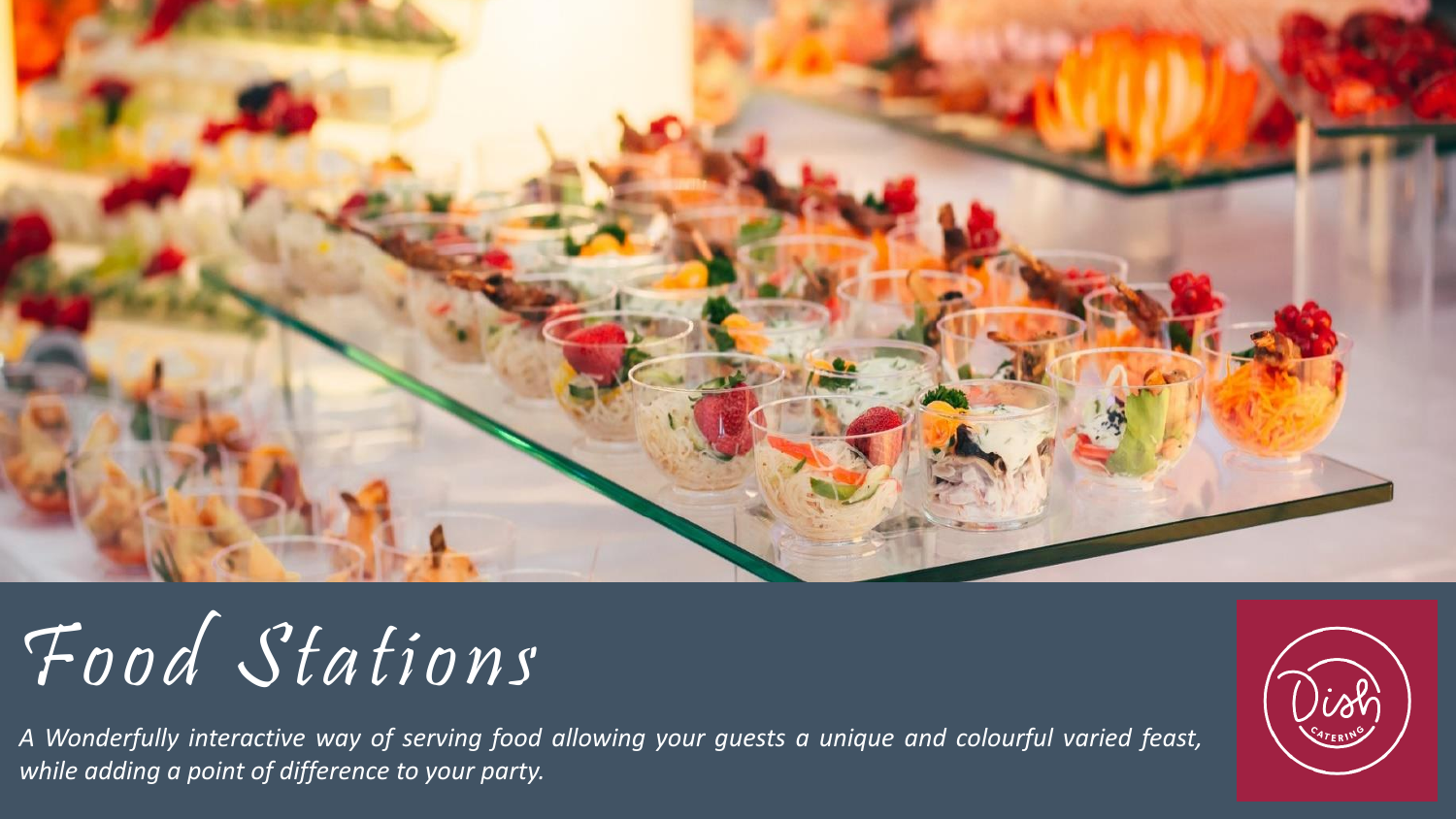

Deliciously Different

Inspired by beautiful seasonal ingredients, our stations ensure current food trends are considered and broad appeal is delivered. We create food you want to eat.

# Station includes:

- *Styling for individual station (upgrade to deluxe styling optional)*
- *Menu personalised to suit the theme and occasion*
- *Pop up Marquee if outdoors*
- *All equipment and deluxe bio-disposables / napkins – (upgrade to crockery and stainless cutlery optional)*

Your choice:

Choose a minimum of 4 individual selections to make an inspirational station

Choose a minimum of 2 stations to make a great party

Can be a drop off and set up or full service.

Minimum 50 guests

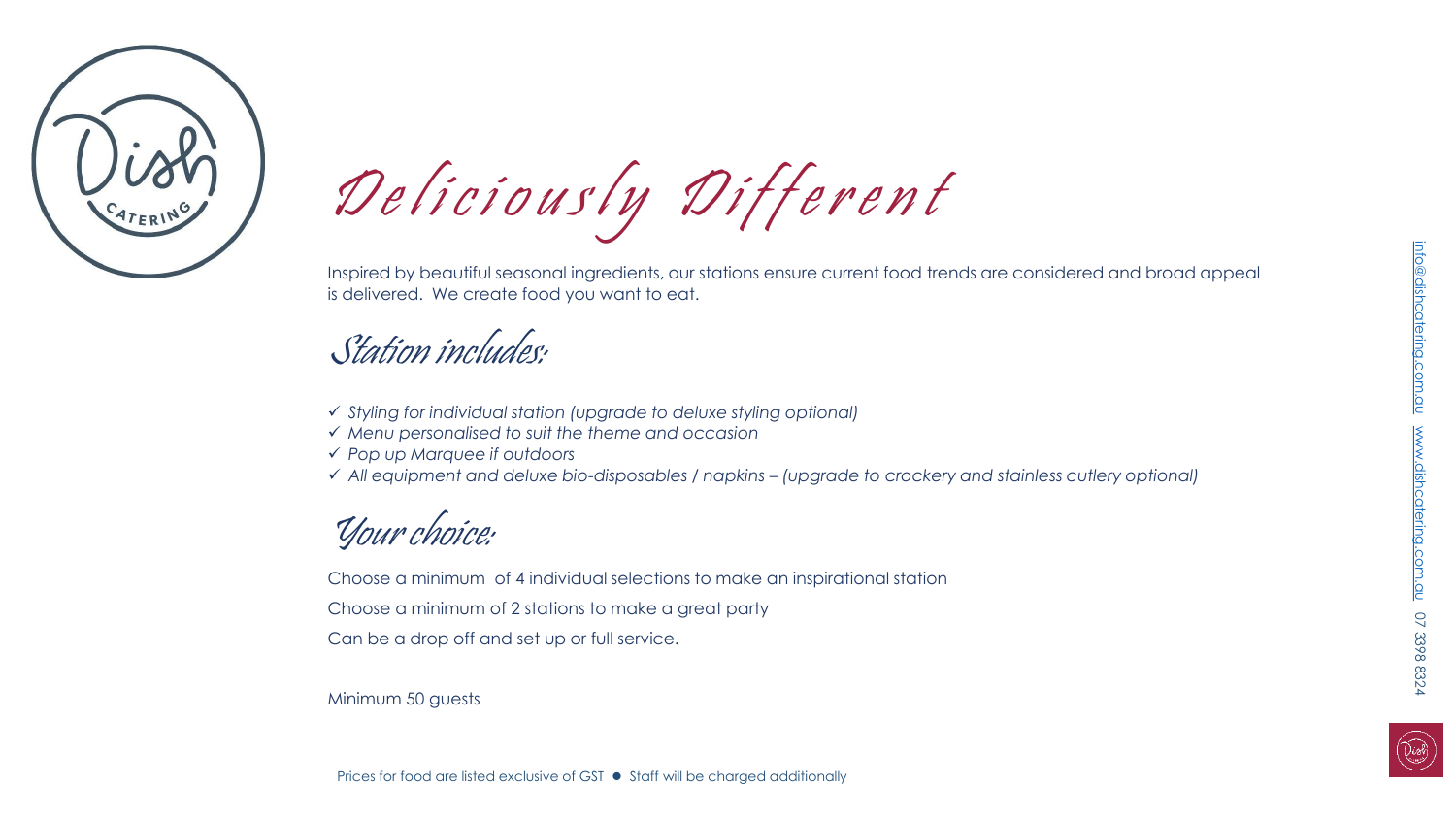

 $\int e$  a food and eat it<br>Choose any item<br>Make a station choose any 2 selections<br>choose any extra items \$10.00 per person

Choose any item

choose any 2 selections choose any extra items

# Cold

Large Peeled King Prawns on ice (3 pp) Shucked Oysters on ice (3 pp) Side Smoked Salmon • dill • capers (1 side per 50 guests) Seafood Bowl • crab • prawn • scallops • dressing • dill • avocado • lemon Inclusive of condiments • limes • lemons Warm

Crispy Skin Salmon Fillets ● salted butter & lemon glaze ● dill ● avocado ● lemon wedge (1 pp)

Pan Fried Garlic Prawns • fresh limes • fresh baby spinach

Calamari · dill · aioli · lightly salted

Seafood Basket • panko crumb prawn • beer battered barramundi • thick chips • aioli • lemon

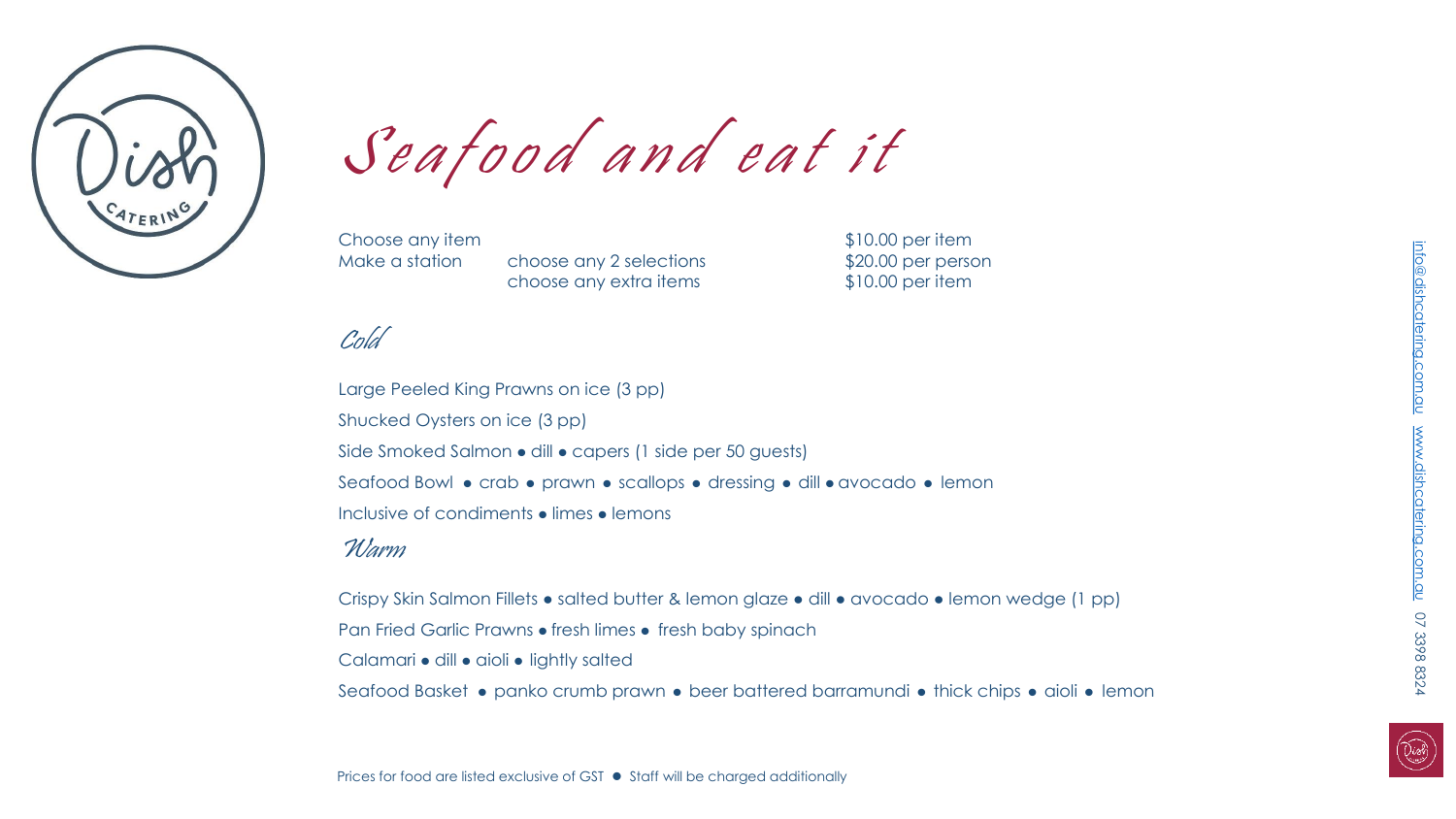

 $\mathcal{A}$  s **i**  $a$  **n**  $\mathcal{S}$  t  $a$  l l  $\mathcal{S}$  choose any item choose any 2 selections

Choose any item  $$9.00$  per item

choose any 2 selections \$18.00 per person choose any extra items \$9.00 per item

# Cold

Peking duck pancakes • cucumber batons • spring onions • hoisin • plum sauce (2 pp) Selection of sushi rolls (tuna, soy chicken, salmon, tofu) • ginger • wasabi • soy sauce (3 pp) Tempura vegetables • Japanese mayo • lemon • dill (2 pp)

#### Warm

Steamed steamed Gyoza Dumplings • teriyaki sauce • miso mayo (2 pp) Teriyaki Chicken • corriander • mayo • crispy shallot • jasmin rice (1 pp) BBQ Pork  $\bullet$  hoisin  $\bullet$  mayo  $\bullet$  steamed bok choy  $\bullet$  jasmin rice (1 pp)

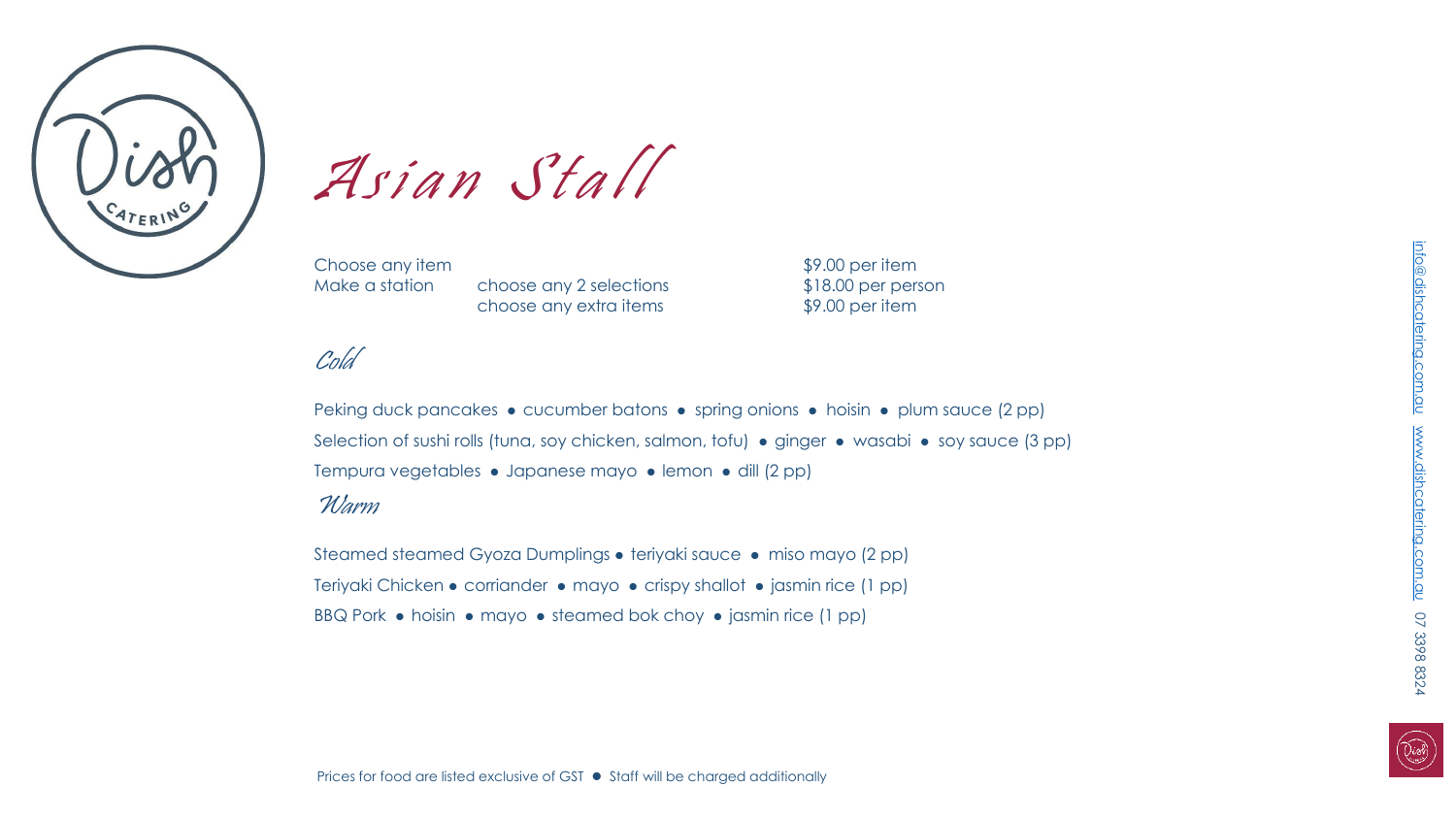



Paella

80cm pan and burner on our own authentic windshields from Spain – very authentic Priced per pan which feeds 50 guests – table set up Spanish style

### Classic - \$800.00

Chicken chorizo, spices, peas, peppers, eggplant, mushroom, parsley, fresh lemon wedges, saffron, tomato, herbs, paella rice, zucchini, snow pea, garlic, onion (gf/df)

#### Marinara- \$900.00

Squid, mussels, king prawns, red pepper, parsley, peas, eggplant, saffron, fresh lemon wedges, Paella spices, paella rice, zucchini, snow pea, garlic, onion (gf/df)

## Vegetarian – \$700.00

Eggplant, mushroom, peas, beans, fresh lemon wedges, herbs, paella spices, pumpkin, mixed peppers, parsley, zucchini, snow pea, garlic, onion, thyme, saffron, paella rice (gf/df/v)

# Combination of the three - \$1000.00

Chicken, chorizo, king prawns, mussels, squid, peas, eggplant, mushrooms, beans, fresh lemon wedges, paella spices, vegetable stock, mixed peppers, saffron, paella rice

All Paella's come with freshly sliced baguette and mixed salad.

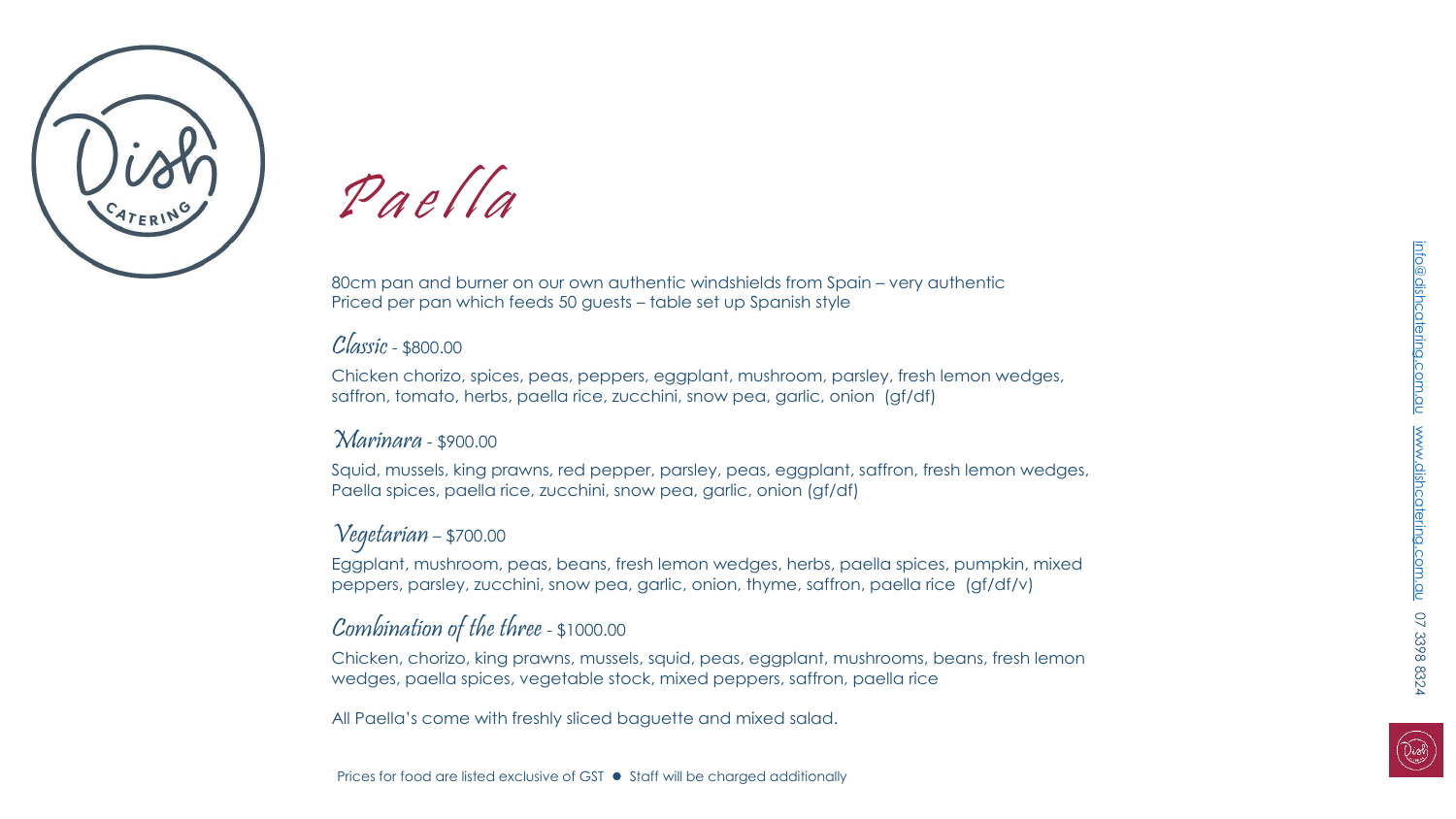

 $\mathcal{R}$ e e  $f$   $\mathcal{R}$   $\mathcal{B}$ e e  $f$ <br>Choose any item<br>Make a station choose any 2 selections

Choose any item  $$12.00$  per item choose any 2 selections \$24.00 per person choose any extra items \$12.00 per item

# Burgers

Mini Fillet steak • finely sliced lobster tail • black caviar • rocket • aioli Turkish Grilled Fish • Sourdough Bread • herb mayonnaise • Sumac • Red onion • Tomato salad Wagyu Beef Pattie • grilled prawns • melted aged cheese • burger sauce • vine tomato *Includes* – brioche & crusty buns • mustards • relish • aioli • caramelised onions • lettuce leaves

# Skewers

Grilled jumbo prawn • aged wagyu beef squares • garlic • shallot Sautéed Scallops • grilled chicken breast • zucchini • red onion • corn cob Prosciutto • mussels • basil • sautéed calamari • vine tomato • mushroom • lemon wedge

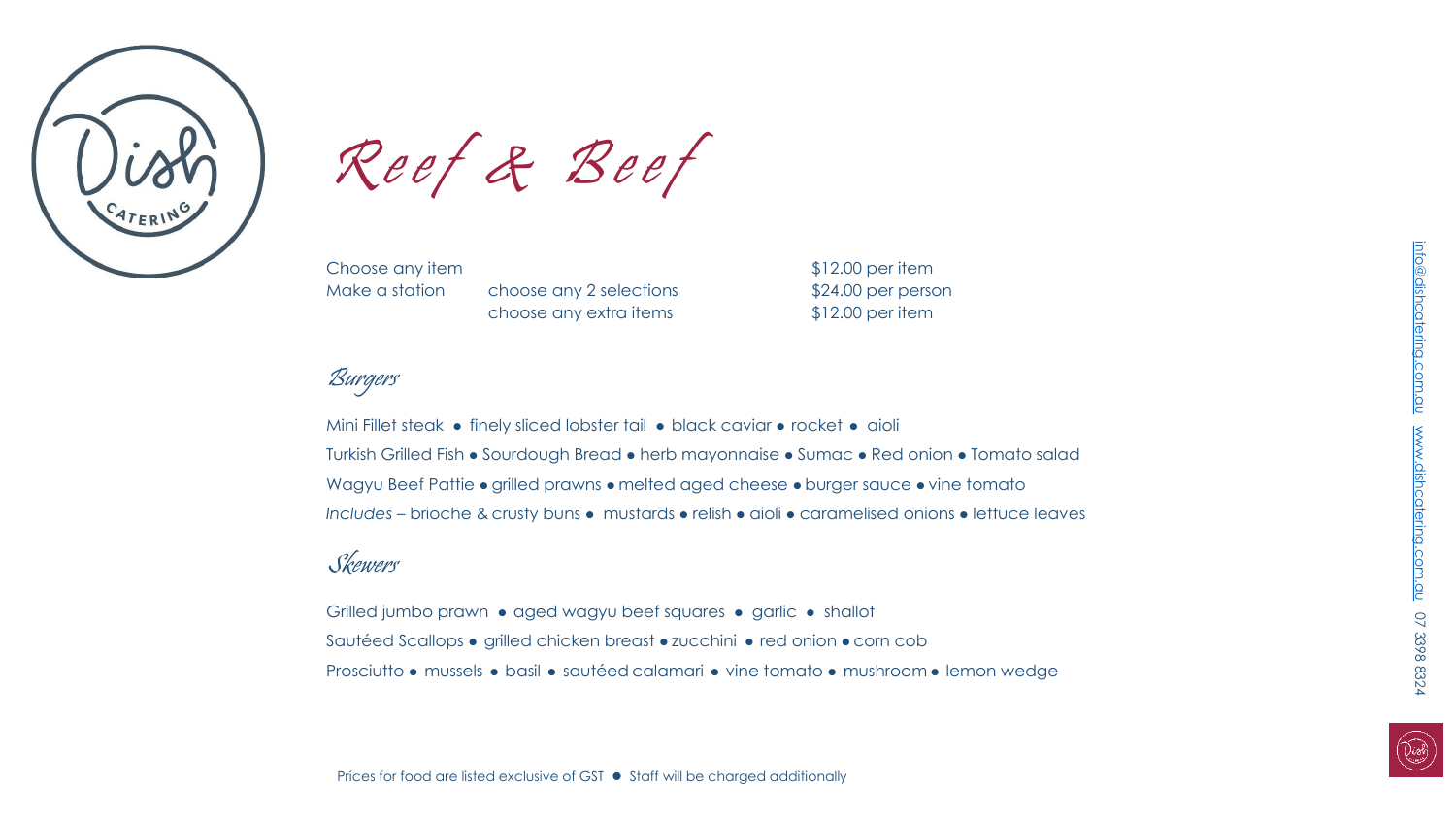

# The East  $X$ ed

Choose any item  $$9.00$  per item

choose any 2 selections \$18.00 per person choose any extra items \$9.00 per item

Middle Eastern Wrap Chicken strips in Moroccan spices • red onion • yellow capsicum • hummus • avocado • corn

#### Kofta

Skewered Beef • Middle Eastern herbs & spices • parsley • harissa paste

#### Lamb Tagine

Diced Lamb infused with spices • spinach • kidney beans • Persian rice • flatbread

#### Falafel

Mediterranean style falafel balls • chickpeas • flat beans • parsley • coriander

#### Complimented with:

Natural yoghurt • hummus • tabouli • beetroot chutney

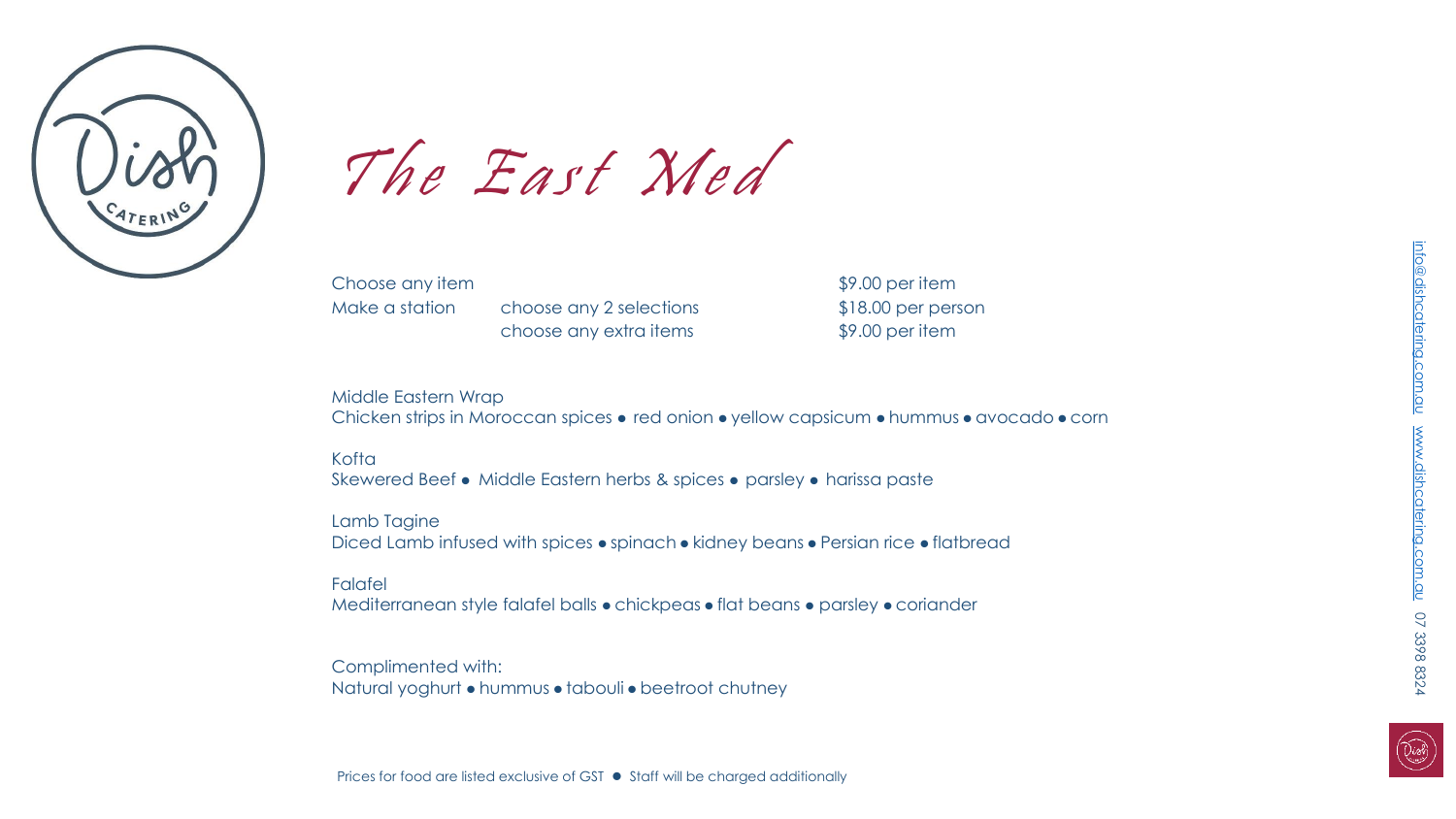

 $\mathcal{C}$   $\mathcal{U}$   $\mathcal{V}$   $\mathcal{V}$   $\mathcal{V}$ <br>Choose any item<br>Make a station

Choose any item  $$9.00$  per item

choose any 2 selections \$18.00 per person choose any extra items \$9.00 per item

Masala Beef • subtle spices • onions • tomato • capsicum • fresh coriander • coconut cream Butter Chicken ● mild spices ● butter cream ● tomato Lamb Rendang • subtle spices • onions • lime • tumeric • fresh coriander • coconut cream Chana Curry ● eggplant ● potatoes ● ginger ● garlic ● tomatoes ● coriander ● spices Vegetable Pakora ● mango chutney ● natural yoghurt ● coriander

Station Includes- basmati rice • roti bread • cucumber raita • mixed green salad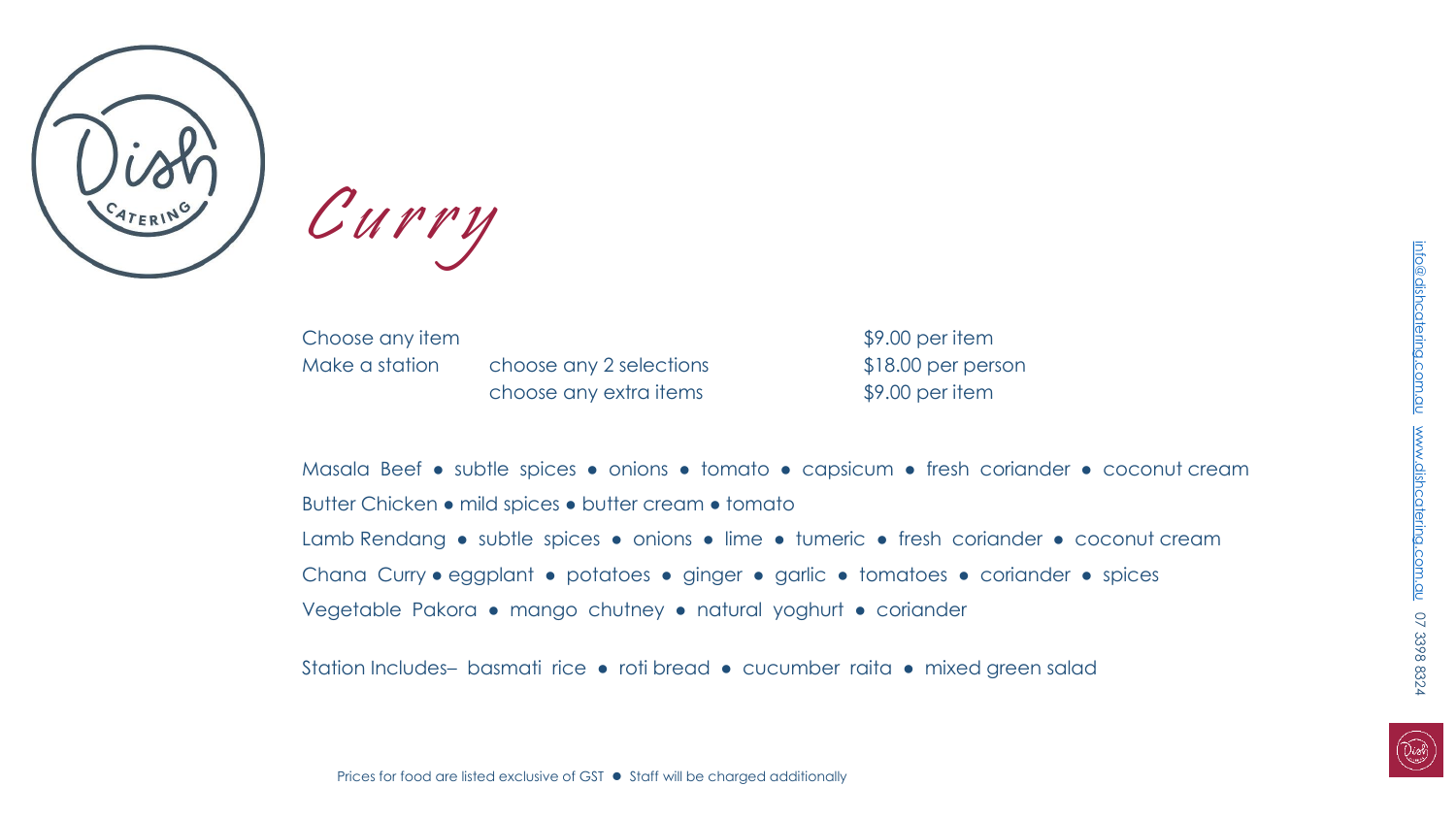

**Poke**<br>Trendy poke bowl:<br>Choose any item<br>Make a station

Trendy poke bowls have all the deliciousness of sushi but in a bowl, which means there's more of it!

Choose any item  $$8.00\text{ per item}$ 

choose any 2 selections \$16.00 per person choose any extra items \$8.00 per item

Seared beef poke • Citrus coconut sauce • Cilantro Lime Rice • rocket & macadamia Salmon pokē • classic shoyu sauce • black rice • finely sliced carrot • pickled cucumber & seaweed Tofu pokē In spicy ponzu sauce with kelp noodles, avocado & edamame